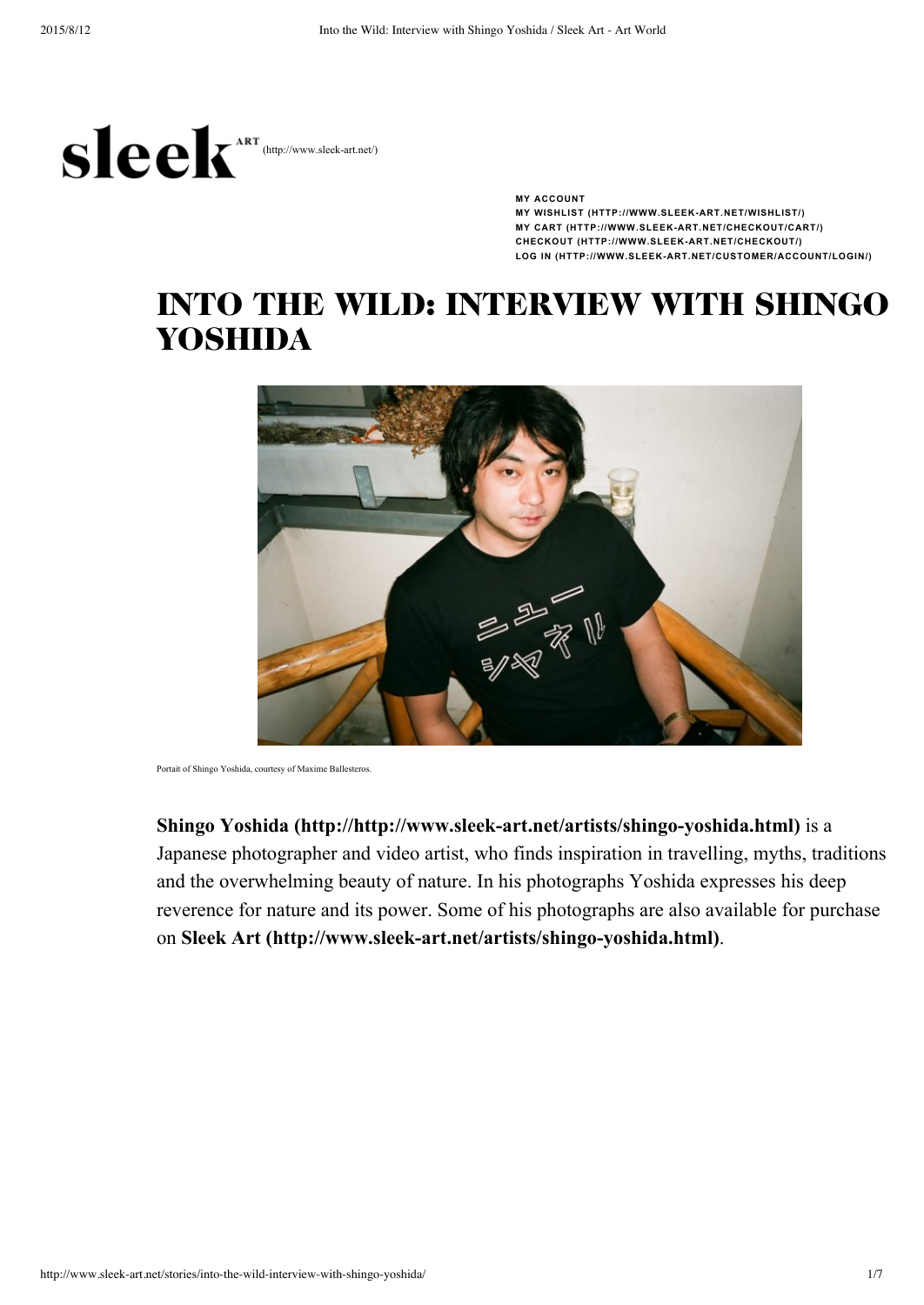

Shingo Yoshida, Untitled, 2015. Images courtesy of the artistical

### **Why did you decide to explore Siberia?**

Whenever I fly back to Japan, I mostly take the route via Russia and each time I am still astonished by the vast size of this country that owns such a cultural diversity. It even owns the date line at the 180th meridian and separates two calendar days. Since my stay in the Amazonian jungle I have been into the idea of going to the South Pole as another place of extreme conditions.

During my exhibition at Villa Arson Nice Centre National d'art Contemporain in France in 2013 Ida Ruchina who is the director of the Red Cross of Chukotka in Siberia got interested in my work. She founded the local Red Cross together with her older brother Roman Abramovich who at the time was the mayor of Chukotka. The remote region had serious problems, but the two of them really helped its development. Ida and I stayed in touch and founded another cooperation with the Beringia National Park which I visited as well in order to take photos.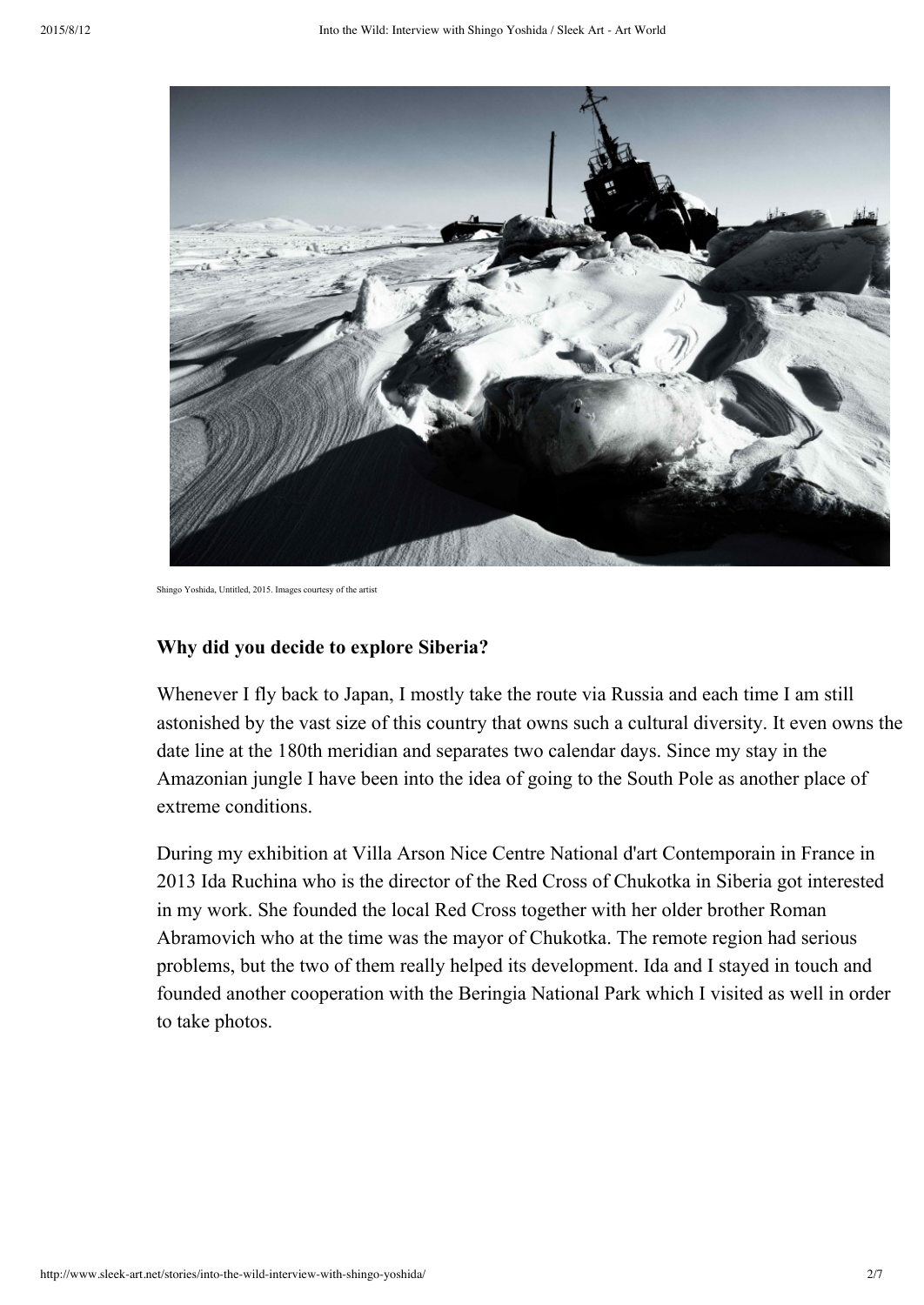

Shingo Yoshida, Untitled, 2015. Images courtesy of the artist

## **In the project you captured the breathtaking nature, industrial towns and the people living in both landscapes. How do you split the thematics in your work?**

When I arrived in Anadyr I was really surprised by how deep Leninism had changed all the people's lives no matter if they were living in cities or as nomads. They had to adapt to the new system. Only with Gorbachev they regained the traditions of their cultures. Today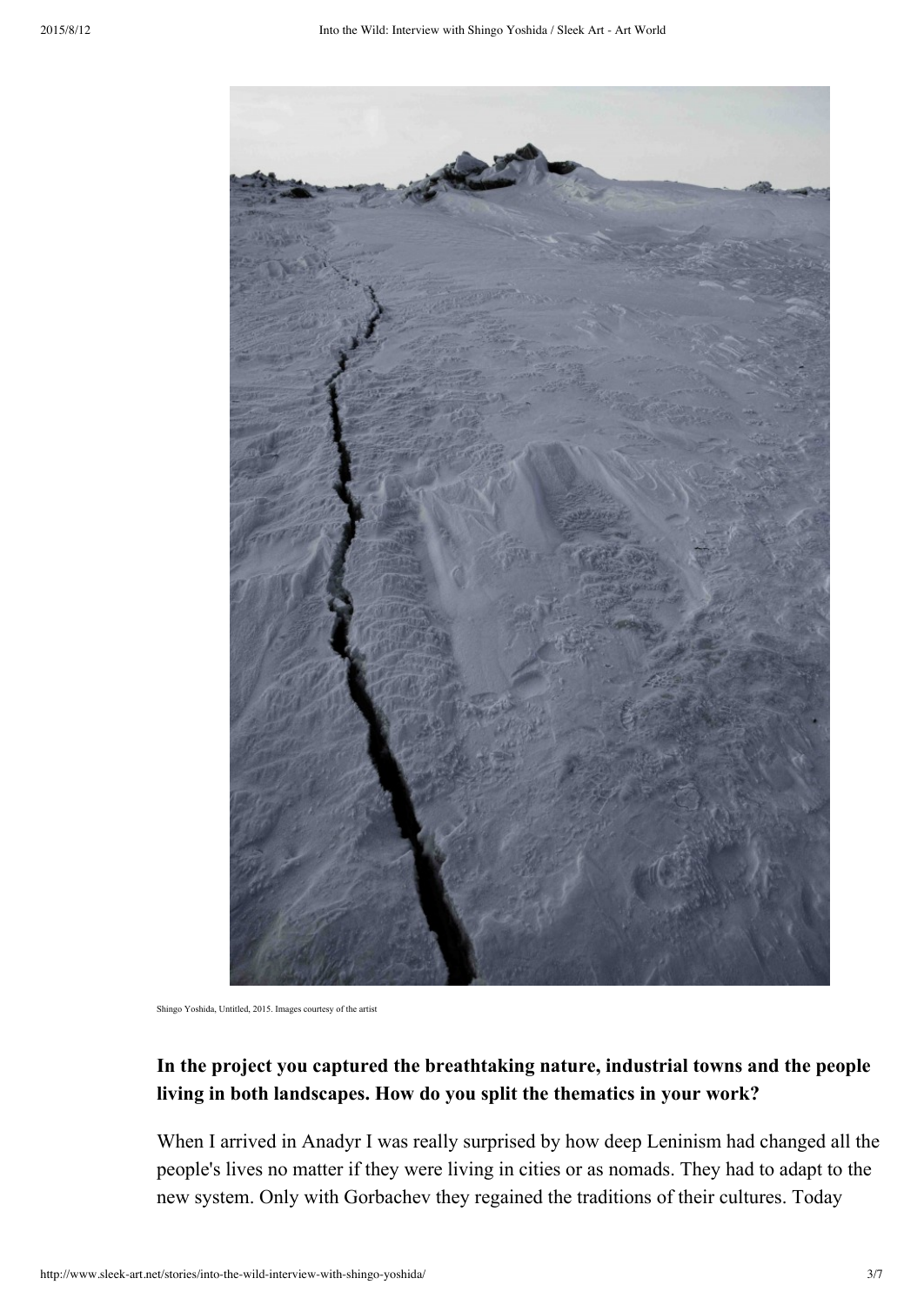everyone seems to be kind of integrated into a somewhat more flexible system. So I don't really split my topics, for me they are all connected to each other. They enter my work automatically. The research I like the most is about folklore when I get to talk to local people who tell me their stories during my journeys. Folklore plays a crucial part of documenting our own culture and at the same time there is always an amount of it being fiction, which you can hardly know. I like this tension.



Shingo Yoshida, Untitled, 2015. Images courtesy of the artist

## **How do you decide in which medium to work? Did you also draw during your trip?**

My main medium is film and I also do photography. Sometimes I draw but this time it took me a lot of effort to plan the taking of the photos and videos. For example, I had to prepare my equipment according to the cold temperatures. I am working on some collages now.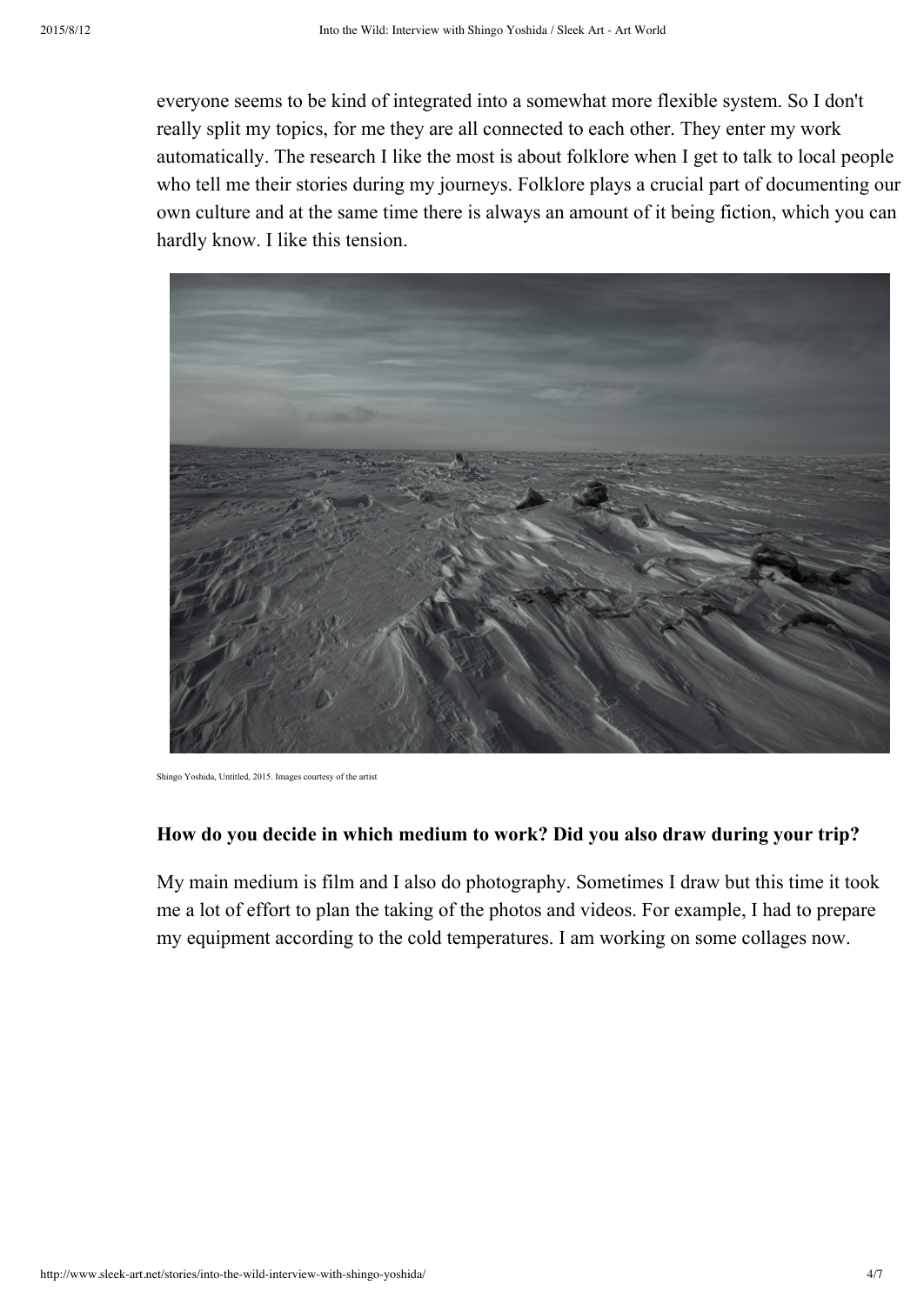

```
Shingo Yoshida, Untitled, 2015. Images courtesy of the artist
```
## **How do nature and the current state and future of the environment influence the way you work?**

In the past whenever the Bering Sea froze people most likely walked back and forth to Alaska. Imagine you could almost see America with your own eyes, but hardly get a visa as an average person. Such made up borders between nations seem very questionable once you get to see a place like Siberia where nothing but nature governs. I think in this way I always wish my works to carry this message of reverence towards nature. To me the way humans adjust to all kinds of extreme conditions is a wonder. I am not too much into guidebooks, I prefer going out and find out by myself. This is why all of my work is connected to travelling. And of course I am much into finding an adventure of some special kind. I never get this excited in a big city; maybe because I grew up in Tokyo, it is less attractive to me. An adventure in nature in the end means some kind of process of reconfirming my own identity to me.

The way I work itself is mostly intuitional, since I am actually quite superstitious. For example in Siberia ravens are believed to bring good luck, they are a good symbol even though they are scavengers. People show them their respect by bringing some nice food for good luck whenever they visit some important place for the first time, and so did I in order to do each new piece of work in Siberia.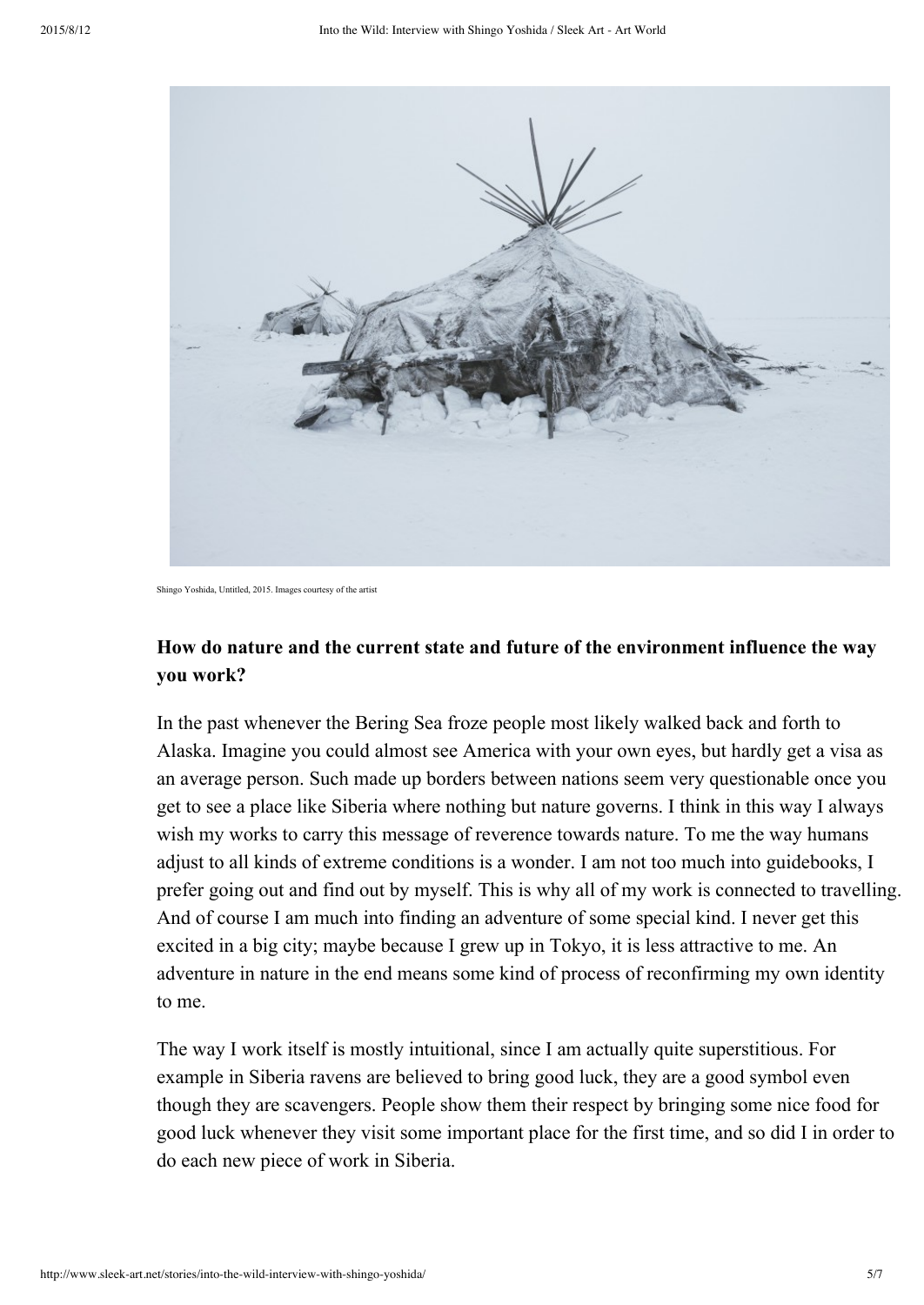

Shingo Yoshida, Untitled, 2015. Images courtesy of the artist

## **You're also workig on a research project concerning Slavic mythology. What can you tell us about it so far?**

At the moment I am staying as artist-in-residence in Slovenia. The country owns rich nature with huge forests. This week I am about to make a trip to the area of Tolmin, which is very remote. Actually there are some indigenous people who live independently in the forest to avoid current systems such as capitalism. They are tightly linked up with contemporary issues such as sustainability. These people also tell stories about the forest, its elements such as stones and animals. There are some stones that are made to look like snakes' heads with holes in them as eyes. They protect the route of travellers. But rather than mythology, this is a contemporary movement that tries to bring back traditions and humans' relation to nature.

#### **Interview by Will Furtado**

### **Portrait of Shingo Yoshida by Maxime Ballesteros**

#### **Photography courtesy of the artist**

**See more works by Shingo Yoshida [\(http://http://www.sleekart.net/artists/shingo](http://http//www.sleek-art.net/artists/shingo-yoshida.html)yoshida.html) available for purchase via Sleek Art [\(http://http://www.sleekart.net/\).](http://http//www.sleek-art.net/)**